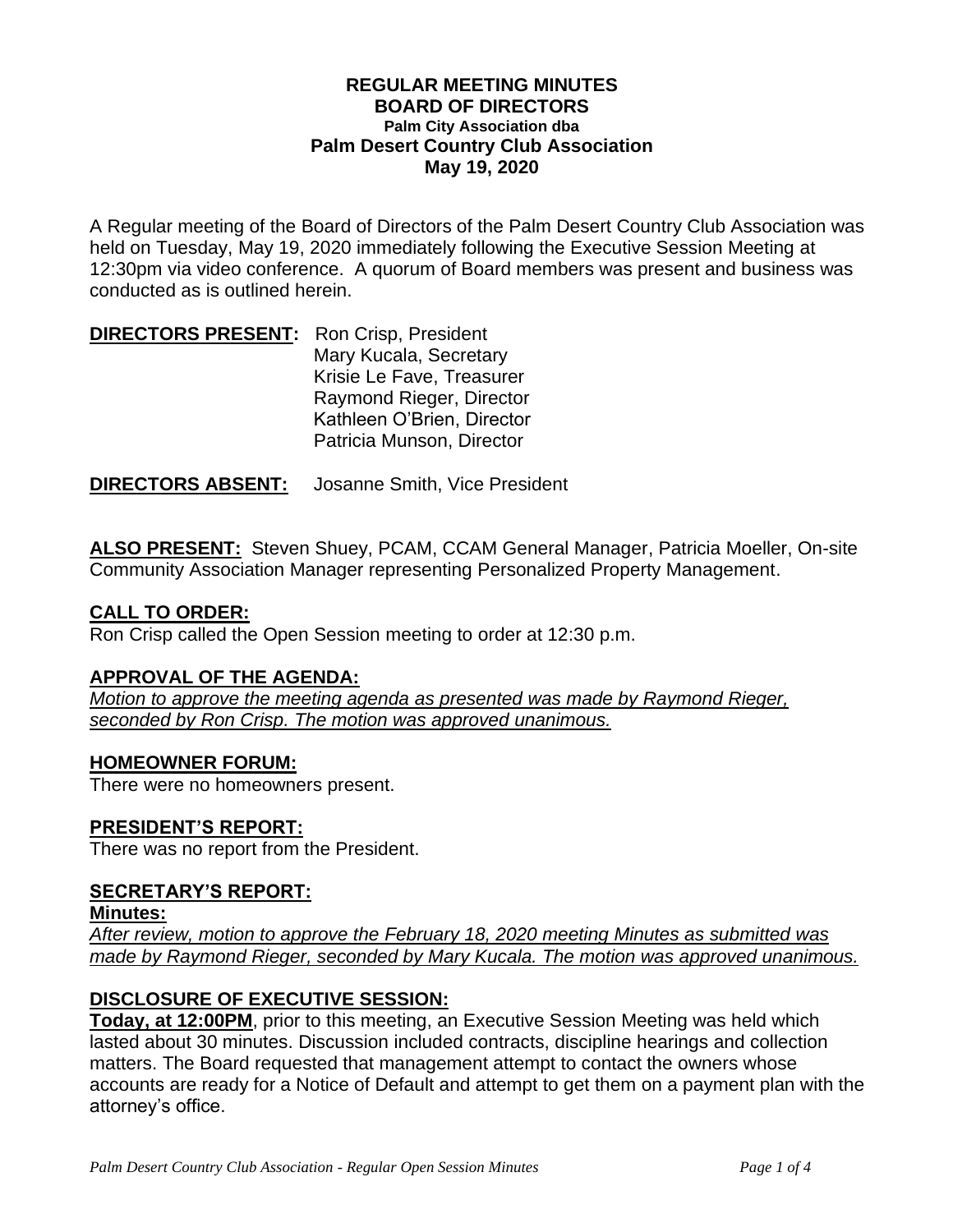# **TREASURER'S REPORT:**

The Treasurer's report was given by General Manager, Steven Shuey. The February 29, 2020 financial reports were reviewed in detail along with a one-page summary addressed to the Board. It was noted that the bank statements and reconciliations were reviewed.

It was noted that there is an operating CDAR account in the amount of \$60,363.79 that matures every four (4) weeks. The Board has opted to allow the CDAR to continue to roll over into another four (4) week term.

After review, *motion to accept the January 31, 2020 financial report and bank reconciliations as prepared was made by Raymond Rieger, seconded by Mary Kucala. The motion was approved unanimous.* 

### Money Owed to PDCCA from Central Escrow

Management received a notice from Central Escrow stating that there were escrow funds in the amount of \$87.60 that was owed to the association. Management has reached out to Central Escrow to inquire how to obtain the funds owed.

# **COLLECTION REPORT:**

The Board reviewed the collection report and the following actions were taken. Management is to make a final attempt to get those owners who are still delinquent in their annual assessments on a payment plan.

### **COMMITTEE REPORTS:**

Emergency Preparedness Committee - Chair, Raymond Rieger Raymond Rieger stated there is nothing to report as everything is on hold due to Covid-19.

Neighbors Helping Neighbors Program for PDCCA - Chair, Kathleen O'Brien No report was given.

### Social Committee- Chair, Krisie Le Fave

The Social Committee has cancelled the Luau in July and the Thanksgiving Potluck in November.

### **CURRENT BUSINESS:**

ADA Compliance Proposals for the Alice Marble Hall and Attached Restrooms Due to Covid-19, the Board of Directors has placed the ADA Compliance work for the Alice Marble Hall and attached restrooms on hold for the time being. The Board will revisit the ADA compliance work again next year.

### Alice Marble Hall Floor Replacement

There was discussion on replacing the floor in the Alice Marble Hall. Management was requested to obtain proposals for the replacement of the floor in the hall and to repair of the stage floor.

## **Amended Rules & Regulations and Fine Schedule**

The Board reviewed the updated rules and regulations and fine schedule. The amended rules were posted for a 28 day comment period in February.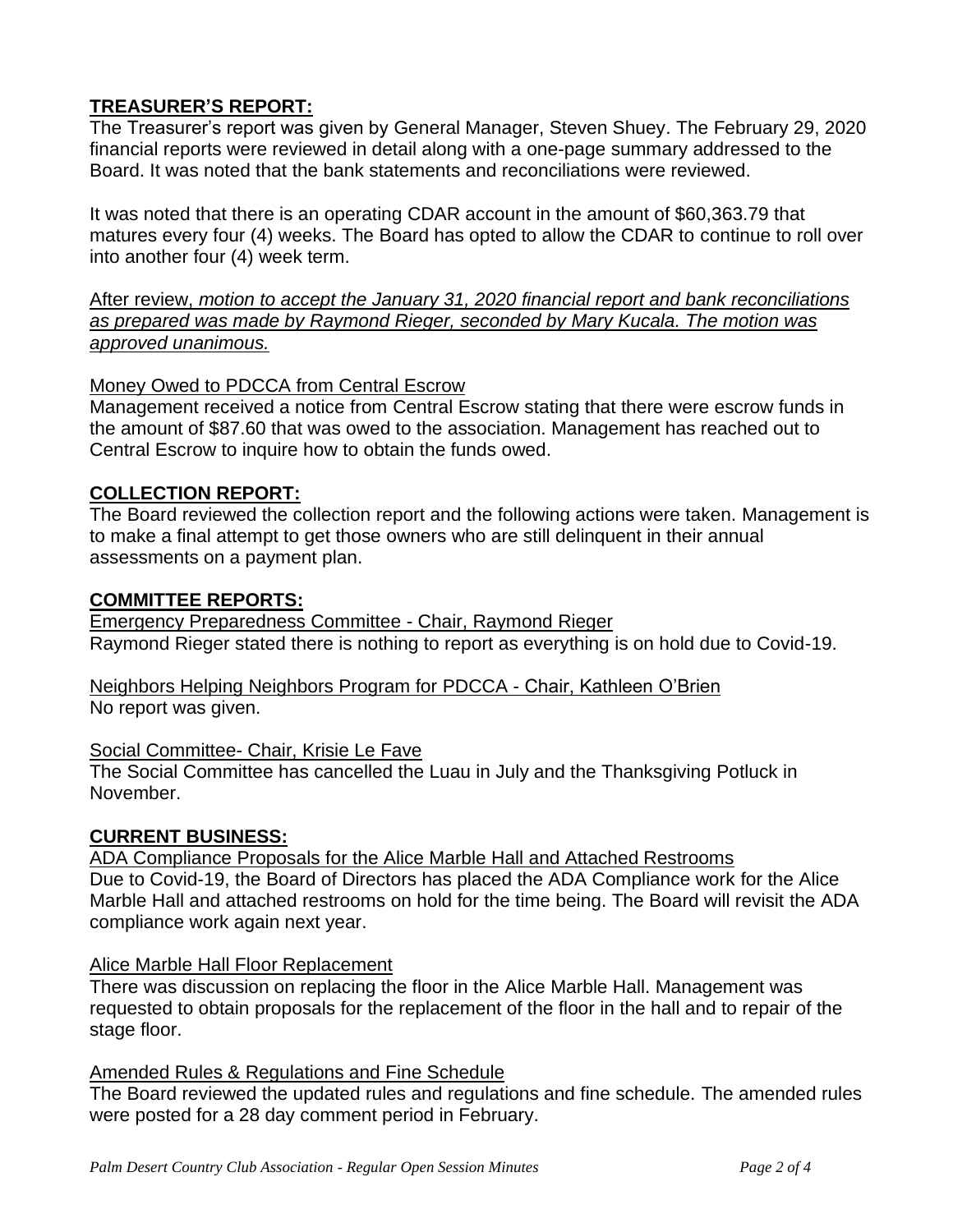After review, *Motion to approve the updated Rules and Regulations and fine schedule as presented was made by Raymond Rieger, seconded by Ron Crisp. The motion was approved unanimous.*

# **NEW BUSINESS:**

## Office Operations during Covid-19

The Board discussed the office operations during the covid-19 pandemic. There was also discussion on opening the pool area while following the State guidelines such as social distancing; no gatherings of large groups; cleaning of commonly touched surfaces on a regular basis. There was also discussion opening the onsite management office on June 1, 2020. Management was requested to order additional supplies for restrooms, signs with the new pool guidelines. Management is also to post the new pool guidelines at the pool area in various locations.

*After discussion, motion to approve opening the pool area and following the State guidelines, and posting signs with the new Covid-19 guidelines at the pool area was made by Raymond Rieger, seconded by Mary Kucala. The motion was approved unanimous.*

#### Insurance Renewal

The Board reviewed the insurance renewal proposal from Labarre/Oksnee totaling \$21,589.00. There was an increase of \$1,087.24 to the annual premium over last year's premium.

After review, *Motion to approve the insurance renewal proposal from Labarre/Oksnee totaling \$21,589.00 was made by Raymond Rieger, seconded by Ron Crisp. The motion was approved unanimous.*

### Pool Area Vandalism Estimates

Management reported that the pool area was vandalized during the pool closure. Management made a report with the police department and sent over video surveillance to the Police Department. Management was instructed to contact the police if the vandals were seen on the property. The total amount of property damage thus far is \$2,270, not including the damage that was done to the pool shell.

### Montessori School Financial Update and Payments

There was a request from the school administrator for a fifty percent reduction in their lease payments from March through July due to their inability to make the full monthly payments due to the closure of the school during the Covid-19 pandemic. There was discussion if the school could bring their payments current from March through June at a fifty percent discount in 1-2 payments the board would approve at their meeting in June. Management is to contact the school administrator and ask if the March through June payments could be made in 1-2 payments at the fifty percent discount.

### Annual Meeting Discussion

The Board discussed the annual meeting and that it would be held via video conference. The ballots would be opened via video conferencing as well. The video conferencing link would be added to the annual mailing and to the association's website so that homeowners could attend the annual meeting via video conference.